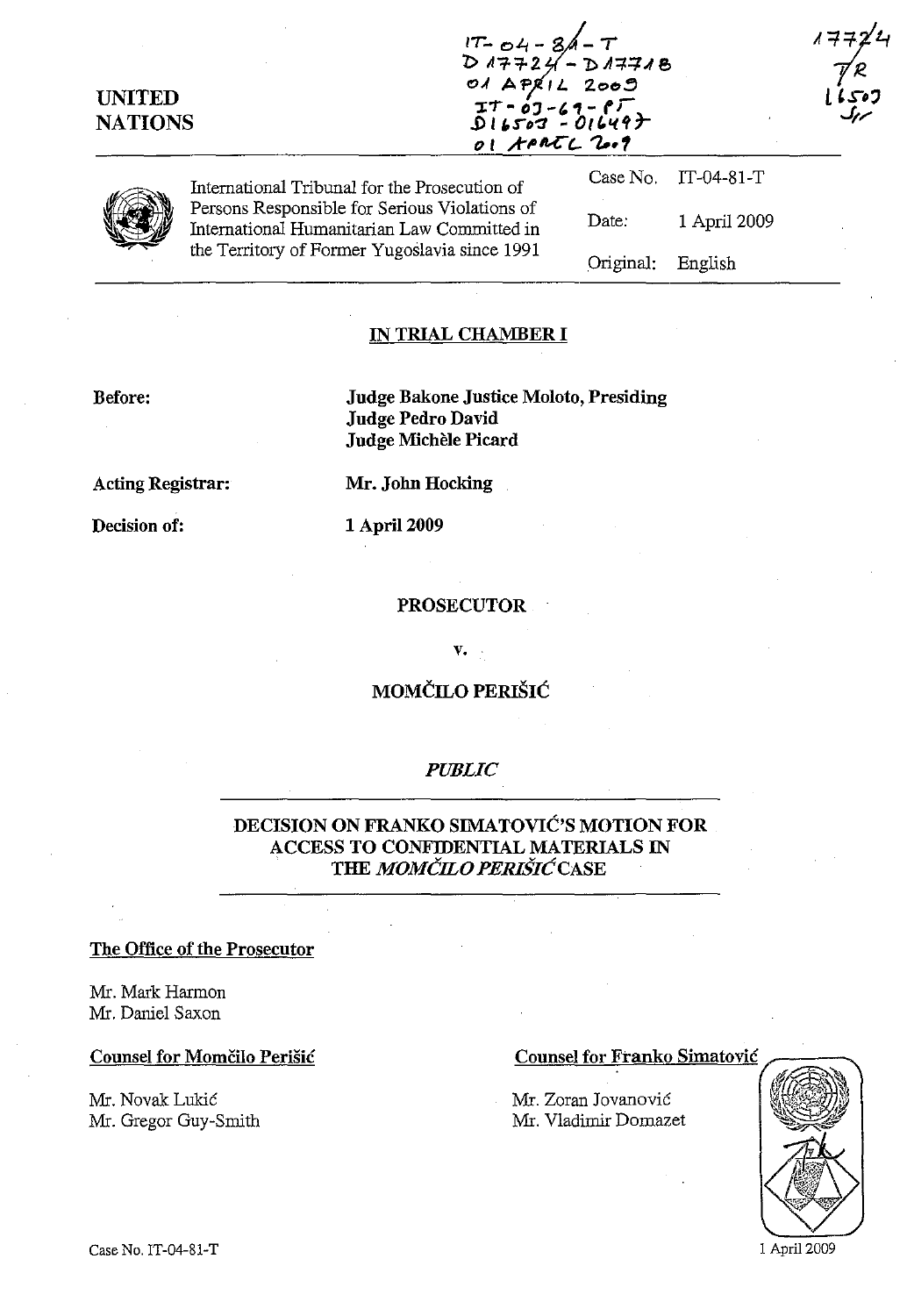**TRIAL CHAMBER I** ("Trial Chamber") of the International Tribunal for the Prosecution of Persons Responsible for Serious Violations of International Humanitarian Law Committed in the Territory of the former Yugoslavia since 1991 ("Tribunal") is seized of "Franko Simatovic's Motion for Access to Confidential Materials in Momcilo Perisic case" filed publicly on 10 March 2009 ("Motion") and hereby renders its Decision.

## **I. SUMBISSIONS**

1. In its Motion, the Defence for Franko Simatovic ("Applicant") requests access to all *inter partes* and *exparte* confidential material from the case *Prosecutor* v. *Momcilo PeriSie,* Case No. IT-04-81-T *("Perisie* case") for the entire pre-trial and trial proceedings including:

a) all confidential closed and private session trial transcripts;

b) all confidential exhibits;

c) all confidential filings and submissions, including all confidential Trial Chamber decisions;

d) all documentary evidence submitted by the parties.<sup>1</sup>

2. In support of its Motion, the Applicant submits that materials subject to the Motion are necessary for the full and adequate defence preparation<sup>2</sup> as:

- a) There is a significant geographical and temporal overlap between the *Simatovie* and *Perisie*  cases as both relate to the Serb-held territories of Croatia and Bosnia and Herzegovina in the same time frame (1991-1995 in case of Simatovic and 1993-1995 in case of Perišic).<sup>3</sup>
- b) There are clear similarities of the specific accusations between these cases as they both relate to the alleged participation in financing, supplying and supporting of the same structures in Bosnia and Herzegovina and Croatia. Moreover, both Simatović and Perišić are charged for their alleged participation in Srebrenica-related events.<sup>4</sup>

3. Finally, the Applicant affirms his willingness, if required, to abide by any order regarding witness protection or confidentiality of some documents.<sup>5</sup>

Motion, paras 1, 11.

<sup>2</sup> Motion, para. 9.

<sup>&</sup>lt;sup>3</sup> Motion, paras 4-7.

 $4$  Motion, paras  $4-7$ .

<sup>&</sup>lt;sup>5</sup> Motion, para. 10.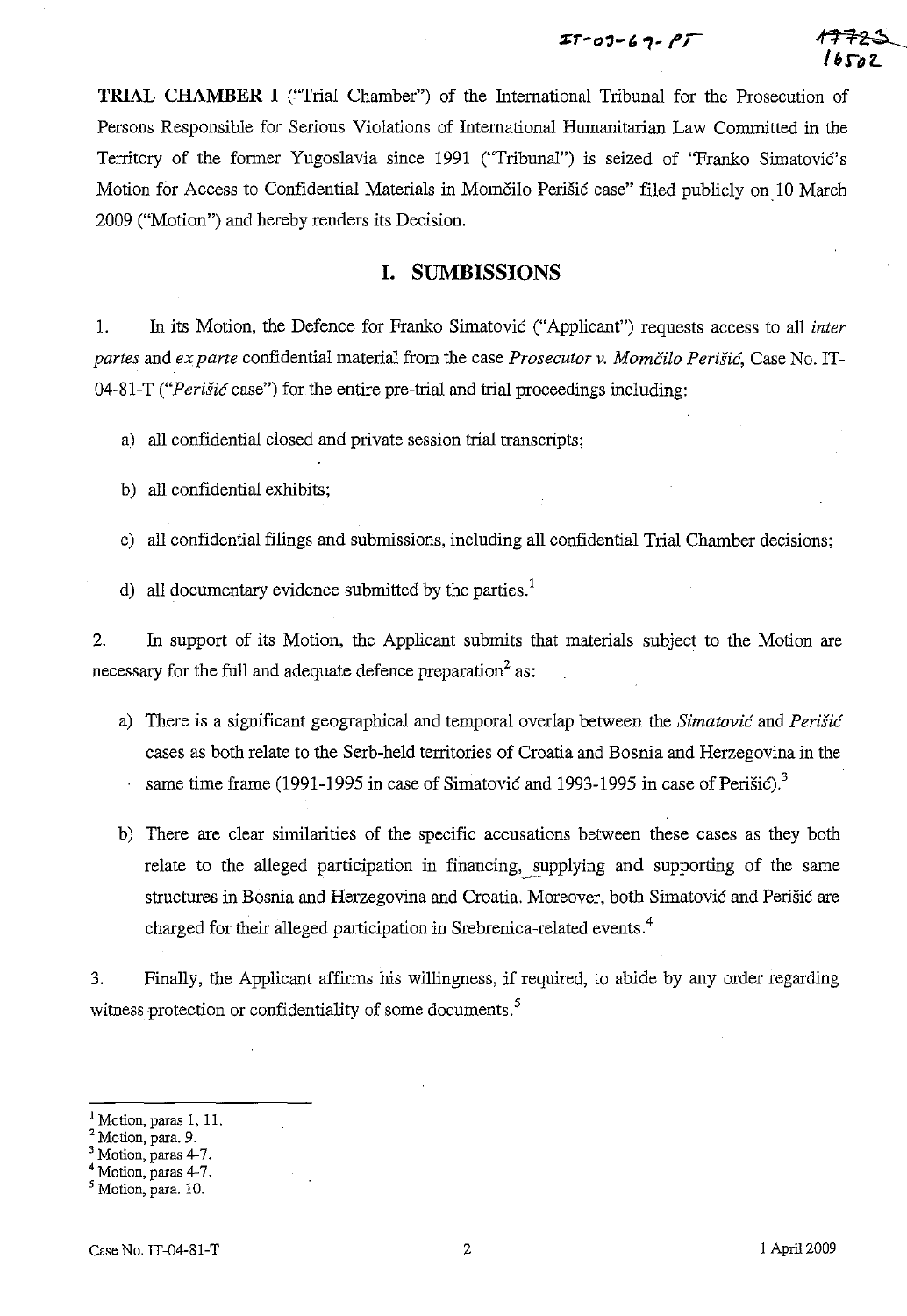$T$ -07-61- $PT$ 

 $4.7722$  . **U.S,,/** 

4. On 24 March 2009, the "Prosecution Response to Franko Simatović's Motion for Access to Confidential Materials in the Momčilo Perišić Case" was publicly filed ("Response") whereby the Prosecution does not oppose the Applicant's request for access to *inter partes* confidential material, provided that adequate measures are in place to protect the confidentiality of the information. However, the Prosecution qualifies its position in relation to material which was provided pursuant to Rule 70 of the Rules of Procedure and Evidence ("Rules"), in which case the consent of the Rule 70 provider would be required.<sup>6</sup>

5. The Prosecution further objects to the Applicant's request for access to *ex parte* confidential material.<sup>7</sup> In support of its objection, the Prosecution submits that the jurisprudence of the Tribunal requires that applicants seeking access to *ex parte* material must meet a higher standard to establish a legitimate forensic purpose justifying access to such material than in case when access to *inter partes* material is sought. According to the Prosecution, the Applicant has failed to do so.<sup>8</sup>

## **II. APPLICABLE LAW**

6. It is an accepted principle of the Tribunal that "a party is always entitled to seek material from any source, including from another case before the International Tribunal, to assist in the preparation of its case if the material sought has been identified or described by its general nature and if a legitimate forensic purpose for such access has been shown."<sup>9</sup>

7. The identification requirement is not particularly onerous and requests for "all confidential material" can be considered sufficiently specific to meet this standard.<sup>10</sup>

8. Regarding the requirement of a legitimate forensic purpose, the Appeals Chamber has held that "access to confidential material from another case may be granted wherever the Chamber is satisfied that the party seeking access has established that such material may be of material assistance to his case."<sup>11</sup> Furthermore, the "relevance of the material sought by a party may be determined by showing the existence of a nexus between the applicant's case and the cases from

 $6$  Response, paras 6, 12-13.

<sup>7</sup> Response, paras 10, 13

<sup>8</sup> Response, paras 8-10.

<sup>&</sup>lt;sup>9</sup> Prosecutor v. Milan Martić, Case No. IT-95-11-A, Decision on Motion by Jovica Stanišić for Access to Confidential Testimony and Exhibits in the Martie case Pursuant to Rule 7S(G)(i), 22 February 2008 *("Martie* Decision"), para. 9.

<sup>10</sup>*Prosecutor v. Radoslav Brdanin,* IT-99-36-A, Decision on Motion by Jovica Stanisic for Access to All Confidential Materials in the Brdanin case, 24 January 2007 *("Brdanin* Decision"), para. 11, as referred to by *Prosecutor v. Radovan Karadžić*, Case No. IT-95-5/18-PT, Decision on Momčilo Perišić's Motion for Access to Confidential Materials in the *Radovan KaradzieCase,* 14 October 2008 *("KaradzieDecision"),* para. 18, with further references.

<sup>&</sup>lt;sup>11</sup> Martic Decision, para. 9. The Appeals Chamber further held that "it is sufficient that access to the material sought is likely to assist the applicant's case materially, or that there is at least a good chance that it would", *Prosecutor* v. *MomCilo Krajisnik,* Case No. IT-00-30-A, Decision on Motion of Mico Stanisic for Access to All Confidential Materials in the Krajisnik case, 21 February 2007 *("Krajisnik* Decision"), p. 4 with further references.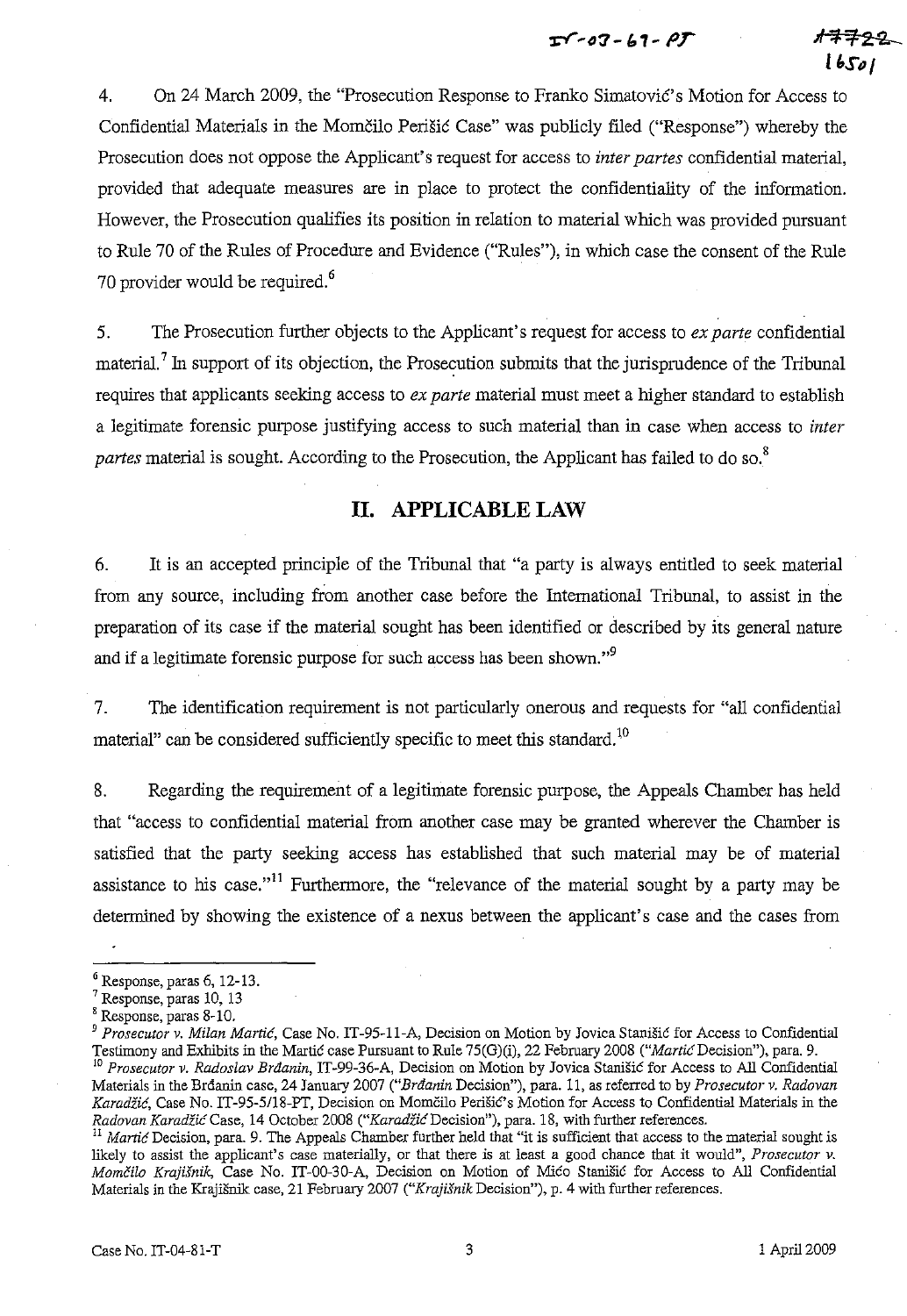IT - 07 - 61 - PT



which such material is sought, i.e. if the cases stem from events alleged to have occurred in the same geographic area and at the same time." $12$ 

9. Having said that, the Trial Chamber notes that the jurisprudence of the Tribunal has developed specific criteria that must be met when access to *ex parte* confidential material is sought. The Appeals Chamber stressed that *"ex parte* material, being of a higher degree of confidentiality, by nature contains information which has not been disclosed *inter partes* because of security interests of a State, other public interests, or privacy interests of a person or institution" and that "consequently, the party on whose behalf *ex parte* status has been granted enjoys a protected degree of trust that the *ex parte* material will not be disclosed".13 It follows that the applicant will have to meet a higher standard of proving a legitimate forensic purpose justifying such disclosure.<sup>14</sup>

10. The general rules described above are additionally qualified by the requirements of Rule 70 of the Rules. According to the case-law, "material provided under Rule 70 shall not be released to the Accused in another case unless the provider consents to such disclosure. $15$  This limitation applies to all material provided under Rule 70 to either the Prosecution or Defence in a case and does not depend upon whether or not such material was used as evidence in a previous case.<sup>16</sup>

II. Rule 75 (F) (i) of the Rules of Procedure and Evidence ("Rules") provides that

**Once protective measures have been ordered in respect of a victim or witness in any proceedings**  before the Tribunal (the "first proceedings"), such protective measures:

(i) shall continue to have effect *mutatis mutandis* in any other proceedings before the Tribunal ("second proceedings") or another jurisdiction unless and until they are rescinded, varied or augmented in accordance with the procedure set out in this Rule.

## **Ill. DISCUSSION**

12. The Trial Chamber notes the existence of a substantial geographical and temporal overlap between the *Simatovic* and *Perisic* cases. Both cases relate to events taking place on the territory of Croatia and Bosnia and Herzegovina between 1991-1995 in the case of *Simatovic,* and 1993-1995 in the case of *Perisic*.<sup>17</sup> Moreover, the Trial Chamber notes that one can also find significant overlap between the material scope of the charges against Simatovic and Perisic as both Accused are alleged to have participated in the financing, supplying and supporting of Serbian forces in

<sup>&</sup>lt;sup>12</sup> Martic Decision, para. 9 with further references.

*<sup>13</sup> Krajisnik* **Decision, p. 5.** 

<sup>&</sup>lt;sup>14</sup> See Braanin Decision, para. 14. *See also Karadžić* Decision, para. 12.

<sup>&</sup>lt;sup>15</sup> Martic Decision, para. 12 with further references.

**<sup>16</sup> Krajisnik Decision, p. 6.** 

<sup>&</sup>lt;sup>17</sup> See Prosecutor v. Momčilo Perišić, Case No. IT-04-81-T, Second Amended Indictment, 5 February 2008 ("Perišić Indictment"), paras 24-28, 40, 47, 53-54, 57-58; Prosecutor v. Jovica Stanišić and Franko Simatović, Third Amended Indictment, 9 July 2008 *("SimatovicIndictment"),* paras 21-22, 58-61.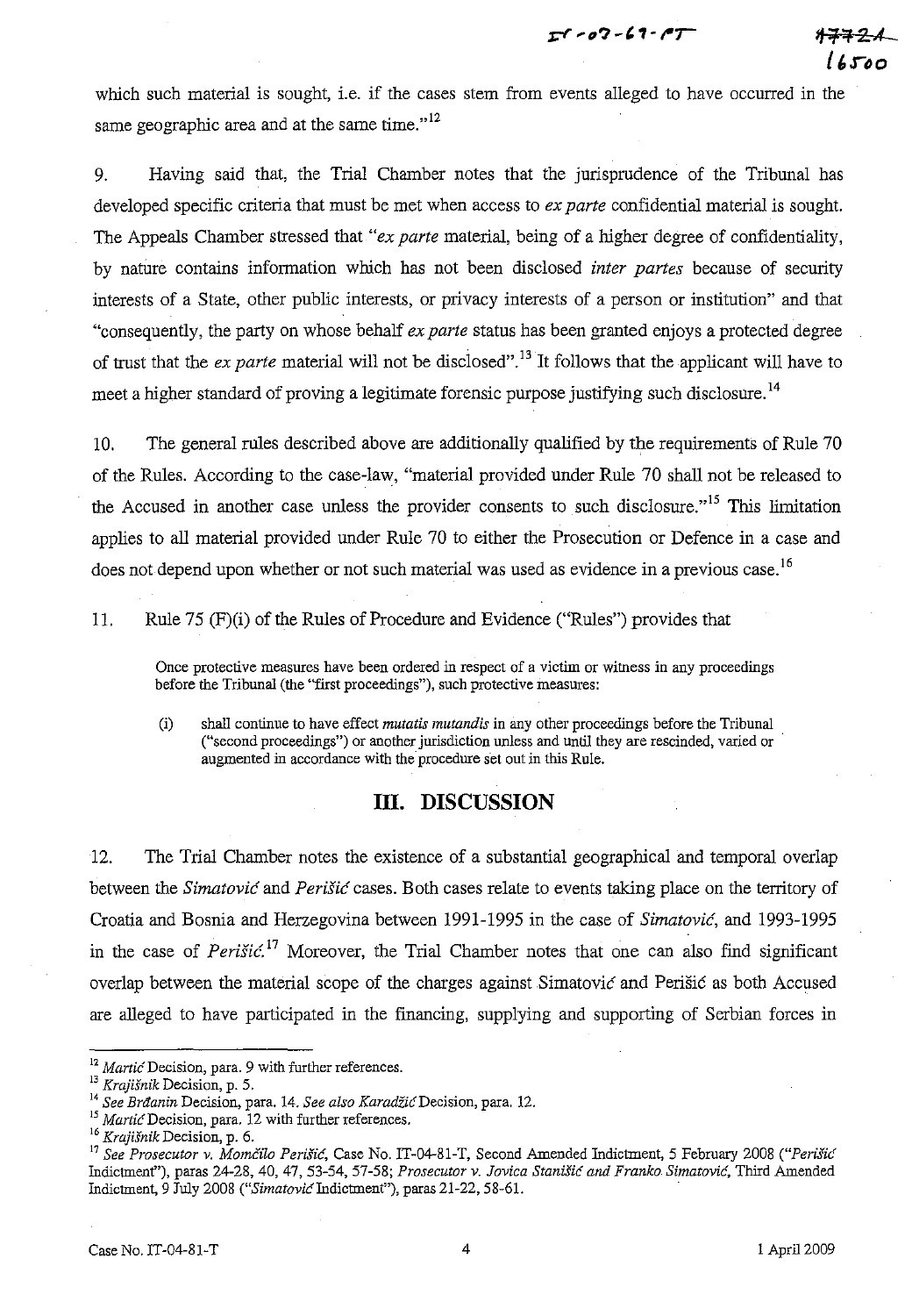$25 - 07 - 69 - 67$ 

<del>17720</del> **H "(1,** 



13. In relation to *ex parte* confidential material, the Trial Chamber recalls that the jurisprudence of the Tribunal requires a party seeking access to such material to meet a higher threshold. The Trial Chamber notes that the Applicant has failed to advance any arguments demonstrating a legitimate forensic purpose in this regard. Consequently, the Applicant's request for access to *ex parte* confidential material in the *Perish:* case must be denied.

14. Finally, the Trial Chamber finds that all *inter partes* confidential material provided to the Prosecution or Defence in the *Perisic* case under Rule 70 can be disclosed to the Applicant only after obtaining consent of the provider of such information. Consequently, the Prosecution and Defence in the *Perisic* case shall approach the providers of such material seeking such consent.

## **IV. DISPOSITION**

15: For the foregoing reasons and pursuant to Rule 54, 70 and 75 of the Ru1es, **GRANTS** the Motion as to *inter partes* confidential material, subject to the conditions set forth below, and **DENIES** the Motion in all other respects;

**ORDERS** the Prosecution and Defence, on an ongoing basis, to identify for the Registry the following *inter partes* material in the case of *Prosecutor* v. *Momcilo Perisic,* Case No. IT-04-81-T, for disclosure to the Applicant:

- (i) all confidential closed and private session trial transcripts, which are not subject to Rule 70;
- (ii) all confidential exhibits, which are not subject to Rule 70;
- (iii) all confidential filings and submissions (including all confidential Trial Chamber decisions), which are not subject to Rule 70;

**ORDERS** the Prosecution and Defence to determine without delay which of the material requested is subject to the provisions of Rule 70, and immediately thereafter to contact the providers of such material to seek their consent for its disclosure to the Applicant, and, where Rule 70 providers consent to such disclosure, to notify the Registry on a regular/ongoing basis of such consent;

<sup>&</sup>lt;sup>18</sup> See Perišić Indictment, paras 10-12, 20, 24; *Simatović* Indictment, paras 3, 6, 15.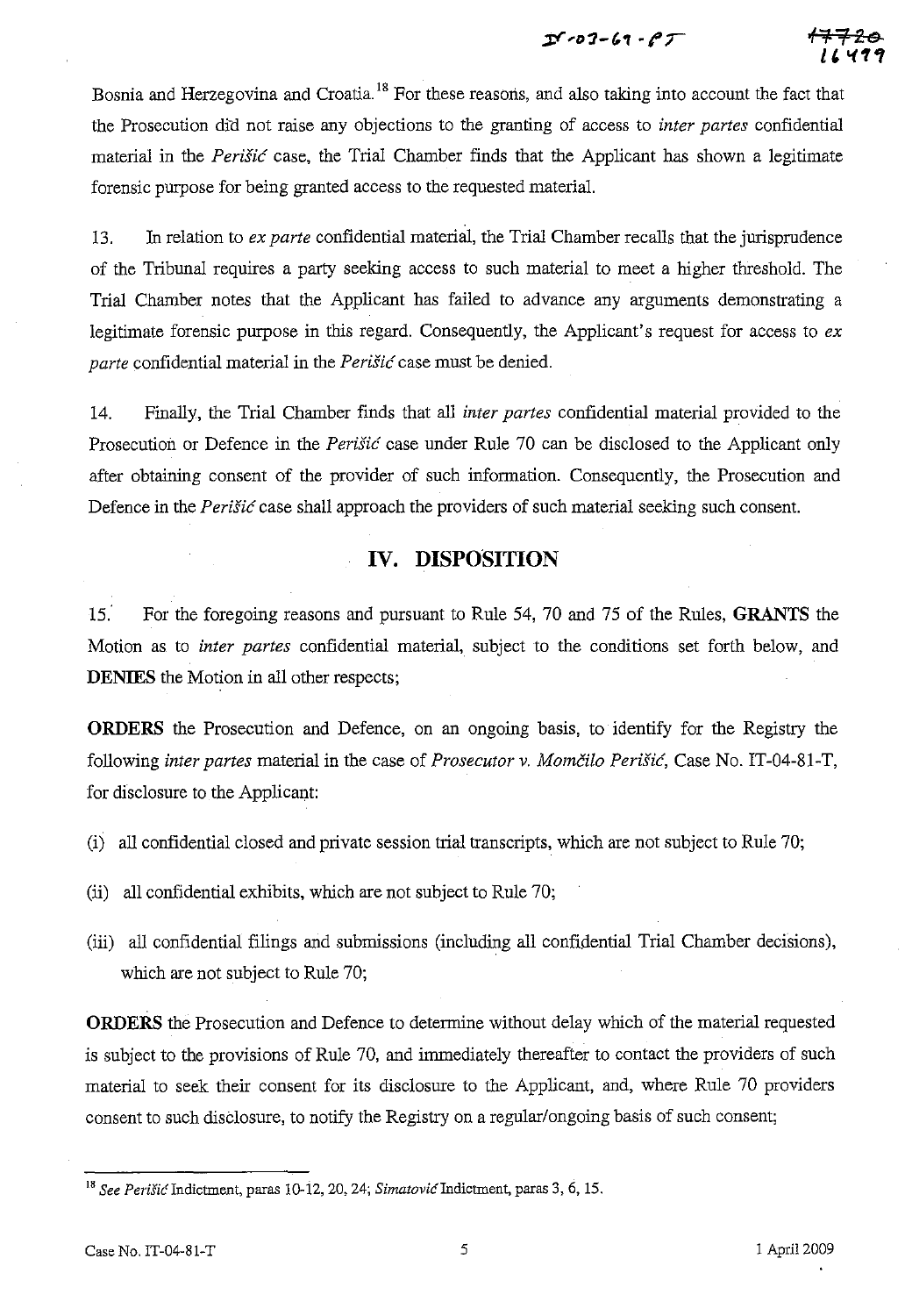## $D - 03 - 69 - PT$

16798

*,f* 7f; ;r..;( **§** 

**REQUESTS** the Registry to withhold disclosure of any material subject to Rule 70 until such time as the Prosecution or the Defence informs the Registry that consent for disclosure has been obtained, even in respect of those providers who have consented to the use of the relevant material in a prior case. Where consent cannot be obtained from provider(s) of any material subject to Rule 70, the material shall not be disclosed;

**REQUESTS** the Registry to disclose to the Applicant:

- (i) the confidential, *inter partes* and non-Rule 70 material once it has been identified by the Prosecution and Defence in accordance with this Decision; and
- (ii) the Rule 70 material once the Prosecution and Defence has identified such material and informed the Registry of the consent of the Rule 70 provider(s) in accordance with this Decision;

**ORDERS** that no confidential and *ex parte* material from the case of *Prosecutor v. Momcilo Perišić*, Case No. IT-04-81-T, shall be disclosed to the Applicant.

**ORDERS** that the Applicant, his defence team, and any employees who have been instructed or authorised by the Applicant shall not disclose to the public, or to any third party, any confidential or non-public material disclosed from the *Perisic* case, including wimess whereabouts, statements, or transcripts, except to the limited extent that such disclosure to members of the public is directly and specifically necessary for the preparation and presentation of the Applicant's case. If any confidential and non-public material is disclosed to the public where directly and specifically necessary, any person to whom disclosure is made shall be informed that he or she is forbidden to copy, reproduce, or publicise confidential or non-public information or to disclose it to any person, and that he or she must return the material to the Applicant as soon as it is no longer needed for the preparation of the Applicant's case: For the purpose of this Decision, "the public" means and includes all persons, governments, organisations, entities, clients, associations, and groups, other than the Judges of the Tribunal, the staff of the Registry, the Prosecutor and his representatives, the Applicant, his counsel and defence team, and any employees who have been instructed or authorised by the Applicant's counsel to have access to the confidential material. "The public" also includes, without limitation, families, friends, and associates of the Applicant, accused and defence counsel in other cases or proceedings before the Tribunal, the media and journalists;

**ORDERS** that nothing in this Decision shall affect the disclosure obligations of the Prosecution under Rules 66 and 68; and